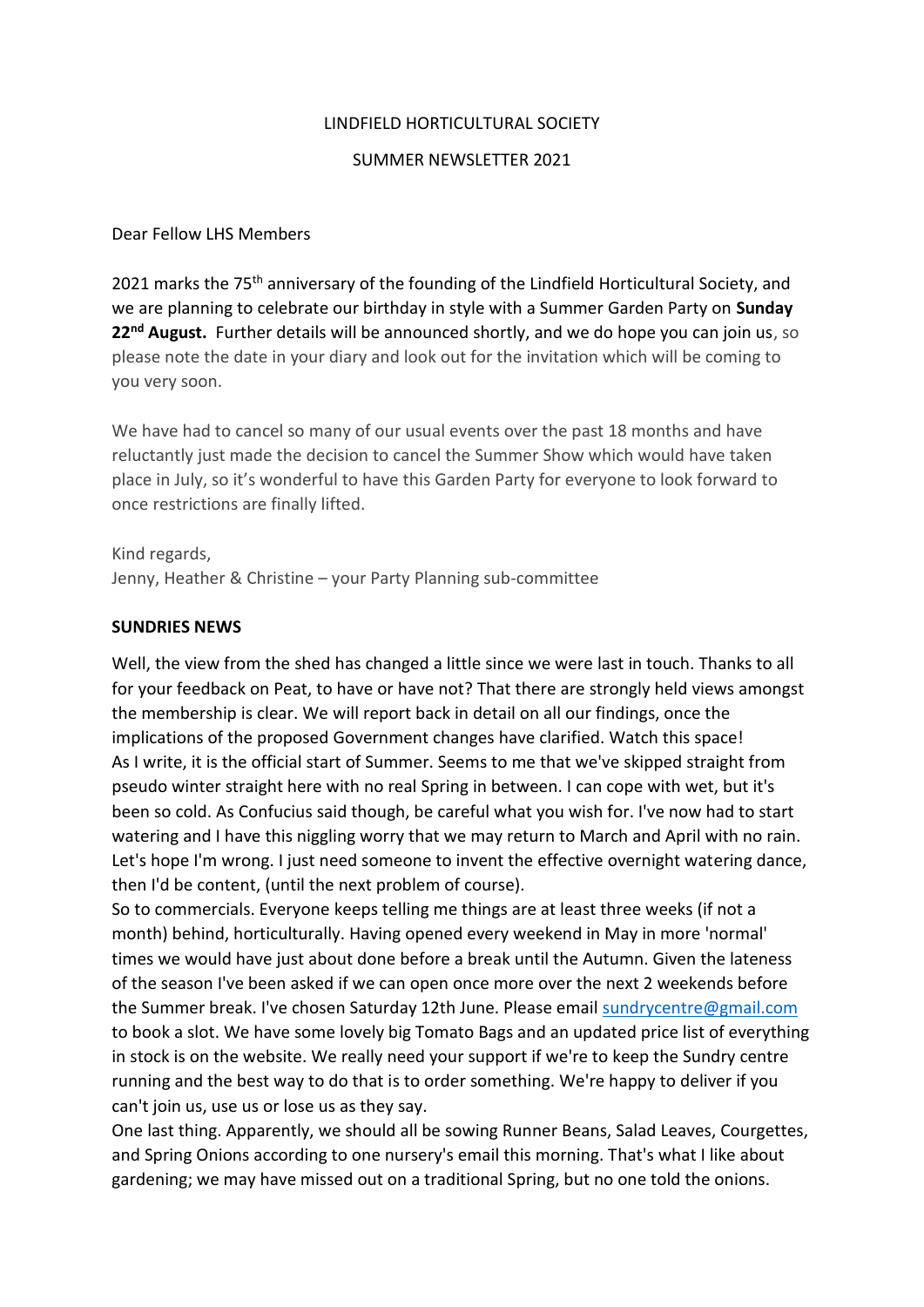Their name is after all just a label and they just get on with it, so perhaps we should to......?

Happy Gardening. Gill Jones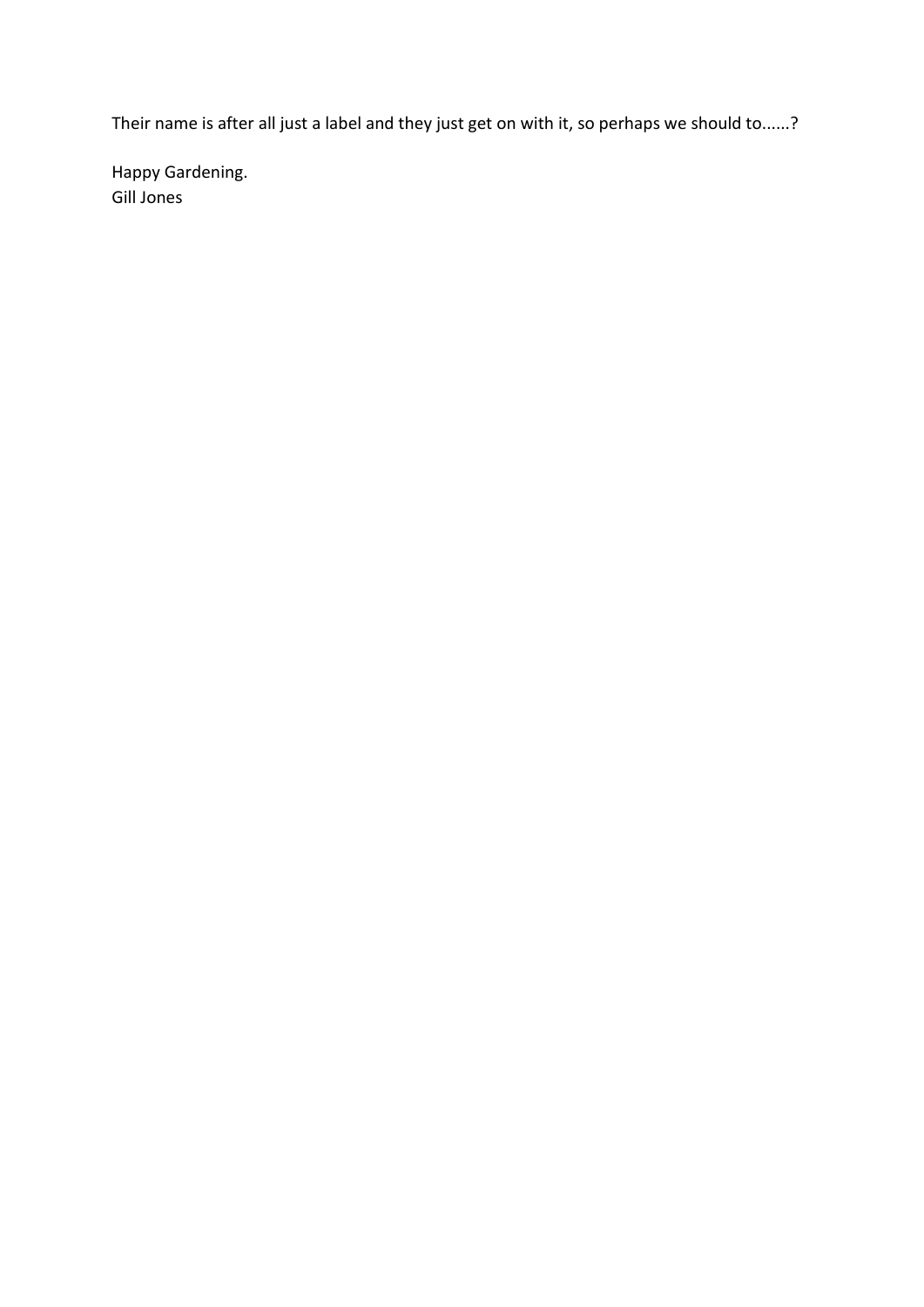## **OUTINGS NEWS**

Please find below a list of all remaining outings for 2021:

# **TUE 15 JUNE - Town Place, Freshfield (Outing 21B)**

As previously advertised in the Spring Newsletter. Few tickets remaining.

## **WED 7 JULY – Titsey Estate, Oxted (Outing 21C)** - A self-drive afternoon visit.

Restored Victorian Walled Garden, Queens Jubilee Rose Garden, Formal Parterre and including a guided tour of the 18th Century house, featuring family portraits and Canaletto paintings.

Optional: Guided Tour of the walled garden with the Head Gardener. No refreshments included. Café serves snacks. Picnics permitted. Ticket Price £8 per person Garden & House

# **WED 4 AUGUST – RHS Hyde Hall Flower Show, Chelmsford (Outing 21D)**

A coach excursion on the first day of the flower show. Ticket Price £21 per person (incl. travel + driver's tip)

# **FRI 20 AUGUST – Merriments Gardens and Brightling Down Farm (Outing 21E)**

A self-drive, combined visit.

Merriments Gardens – A morning visit to a 4-acre garden which is open to the public, which features a variety of different zones of interest; café and plant sales. Coffee and cake on arrival, then you are free to explore the garden. Lunch at the café, or bring a picnic to have at our afternoon visit to….

Brightling Down Farm Gardens - An NGS award winning garden which is opening exclusively for us. It comprises several different zones, including a Zen garden, water garden, walled vegetable and herb garden, large greenhouses, herbaceous borders and a woodland walk. Bring a picnic before having a guided tour with the gardener, followed by home-made cakes and tea/coffee.

Ticket Price £25 per person (incl refreshments at both venues)

# **THU 14 OCT – Ramster Gardens and Guildford Cathedral (Outing 21F)**

A coach outing combining 2 venues.

Ramster Gardens, Chiddingfold – A morning visit to see the autumn colours in the woodland garden. Refreshments available at the café (not included), or bring a packed lunch. Guildford Cathedral – An afternoon visit to look around the 'people's cathedral', including a choice guided tours; General Tour, or Specialist Tour (Artistic Gems/ Kneelers). Ticket Price £34 per person (incl coach travel + driver's tip)

**Waddesdon Manor** has taken the decision not to hold its Christmas Event this year, so we have had to delete it from our programme. Never mind, there's always next year.

Please contact Chris Gurr (Tel 01444 482 739) if you are interested in any of the above outings and he will provide you with the full details and application form(s).

All applications to be sent/delivered to: Heather Hitchcock (Outings Organiser) 81 William Allen Lane, Lindfield, RH16 2ST Tel 01444 453 202 / 07971 857 182